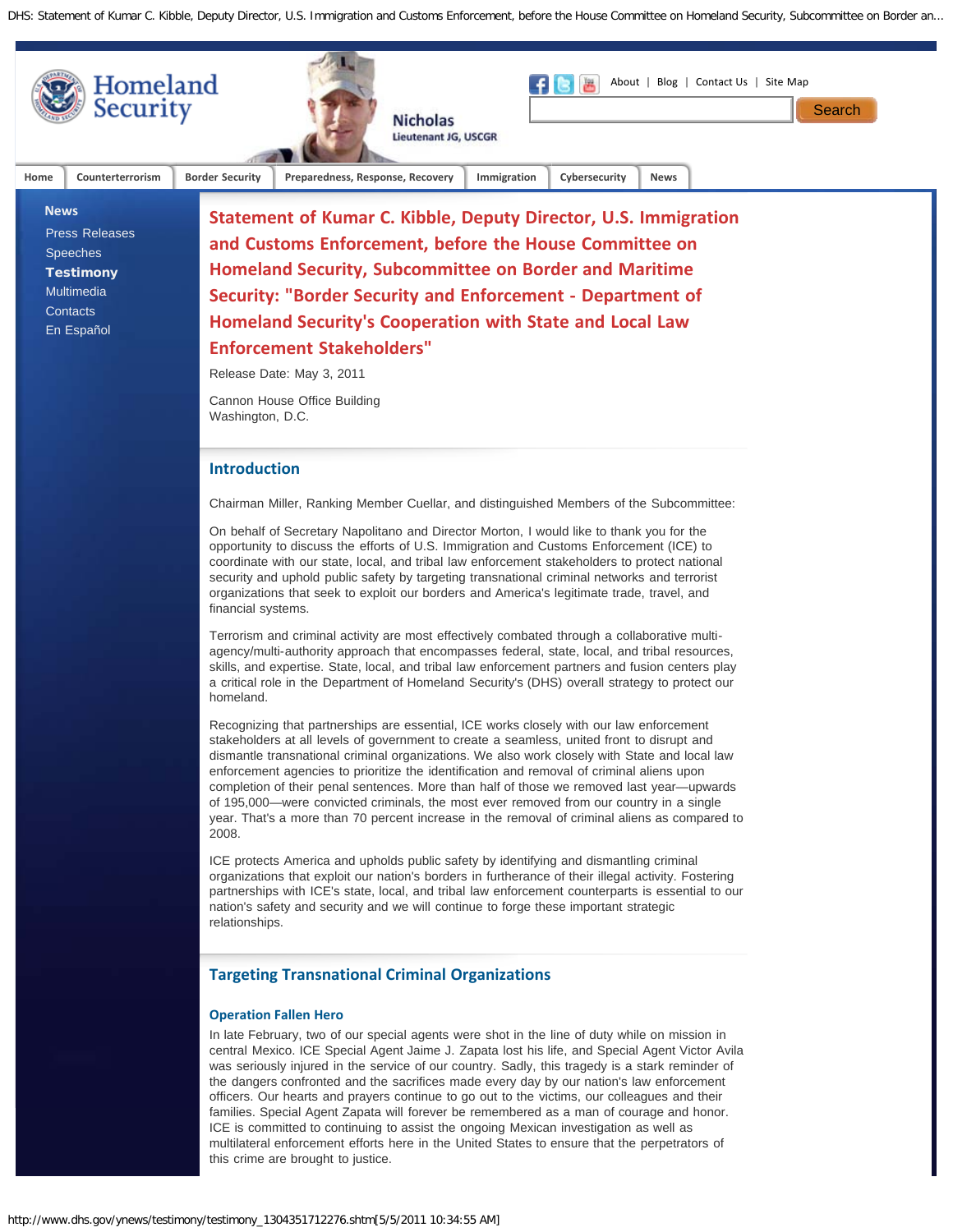I want to stress that our working relationship with fellow law enforcement and civilian agencies in Mexico remains extremely positive and well-coordinated. The investigation determined that the attack was conducted by members of the Los Zetas drug trafficking organization (DTO). In response to this attack, ICE and its law enforcement partners initiated nationwide U.S. enforcement activities under Operation Fallen Hero, also widely recognized as "Operation Bombardier," coordinated by the Drug Enforcement Administration (DEA)-led multi-agency Special Operations Division (SOD).

During February 23-25, 2011, agents from the DEA, ICE, Federal Bureau of Investigation (FBI), along with law enforcement officers from numerous other federal, state, and local agencies, arrested 676 individuals, resulting in the disruption of the operations and financing of Mexican Drug Trafficking Organizations (DTOs) in the United States, Mexico, and elsewhere throughout the world. Operation Bombardier was designed to put pressure on Mexican cartels and Mexican poly-drug organizations as a response to the murder of ICE Special Agent Jaime Zapata and wounding of ICE Special Agent Victor Avila in Mexico. In addition to the arrests, Operation Bombardier resulted in the seizure of 467 kilograms of cocaine, 21 pounds of heroin, 84 pounds of methamphetamine, 39,363 pounds of marijuana, \$12.1 million in U.S. currency, and 282 firearms. This SOD-supported operation included participation by DEA, Bureau of Alcohol, Tobacco, Firearms and Explosives, U.S. Customs and Border Protection, FBI, ICE, and the U.S. Marshals Service, and state and local law enforcement officers--approximately 3,000 federal, state, and local law enforcement officers in total.

Operation Fallen Hero is a multilateral enforcement effort targeting the criminal activity perpetrated by Mexican DTOs in the United States, with the goal of disrupting and dismantling the DTOs from the top down. To date, the first phase of the operation, which includes the results of Operation Bombardier, has resulted in 1,416 arrests, including 782 criminal and 634 non-criminal immigration arrests. The 782 criminal arrests consisted of 239 arrests for narcotics violations, 213 for gang-related violations, 133 for criminal immigration violations, 51 for weapons charges, 40 for financial crimes, and 106 for other miscellaneous criminal violations. Operation Fallen Hero also resulted in seizures totaling over \$12.1 million in U.S. currency; 53,814 pounds of marijuana; 688 kilograms of cocaine; 64 pounds of heroin; 372 weapons; and 83 vehicles. Special agents and officers also initiated 157 new investigations, conducted over 3,500 interviews, and developed 285 investigative leads.

ICE's state and local partners have actively participated in major enforcement actions and investigations supporting Operation Fallen Hero. This is exemplified by a March 1, 2011 enforcement action in the Chicago area. The Lake County Sheriff's Office and the Chicago, Joliet, Elgin, and Aurora police departments collaborated with ICE in the arrest of 12 subjects, including nine violent gang members. In addition, on April 1, 2011, the Cameron County Sheriff's Department and the Brownsville Police Department assisted ICE special agents in Harlingen, Texas, in an operation targeting known members of Los Zetas DTO. During this enforcement action there were seven criminal arrests, 25 administrative arrests for immigration violations, and the seizure of \$4,500 and one AK-47 rifle. The continuing participation of state and local partners will be vital to ensuring the future success of this operation.

### **Border Enforcement Security Task Force**

ICE's most significant interagency partnership is the ICE-led Border Enforcement Security Task Force (BEST) initiative. ICE works with state and local law enforcement agencies participating in the BEST initiative on a daily basis. DHS formally adopted the BEST initiative in 2006 to leverage federal, state, local, tribal, and foreign law enforcement and intelligence resources in an effort to identify, disrupt, and dismantle organizations that seek to exploit vulnerabilities along our borders and threaten the overall safety and security of the American public.

As of fiscal year (FY) 2011, the BEST initiative is comprised of approximately 355 members representing various federal, state, local, and foreign law enforcement agencies who work jointly in a variety of capacities to investigate transnational criminal activity along our shared land borders and in major seaports. Currently there are over 55 state and local law enforcement agencies participating in the 21 BEST task forces along the Southwest and Northern borders, at seaports, and in Mexico City.

The success of BEST is evident in the investigations and arrests it has produced. In January 2011, for example, three Canadian citizens attempted to enter the United States at the Detroit Windsor Tunnel. During a secondary inspection, U.S. Customs and Border Protection (CBP) officers discovered approximately 10,773 ecstasy pills. ICE agents worked with Canadian BEST partners from the Windsor Police Service (WPS) and Ontario Provincial Police on the initial response at the Port of Entry. These efforts led to the prosecution of one of the subjects. Then, based on information developed during the interviews and an attempted controlled delivery, BEST partners from the WPS issued arrest warrants for two subjects in Canada, one of whom is already under indictment in the United States and is currently facing extradition.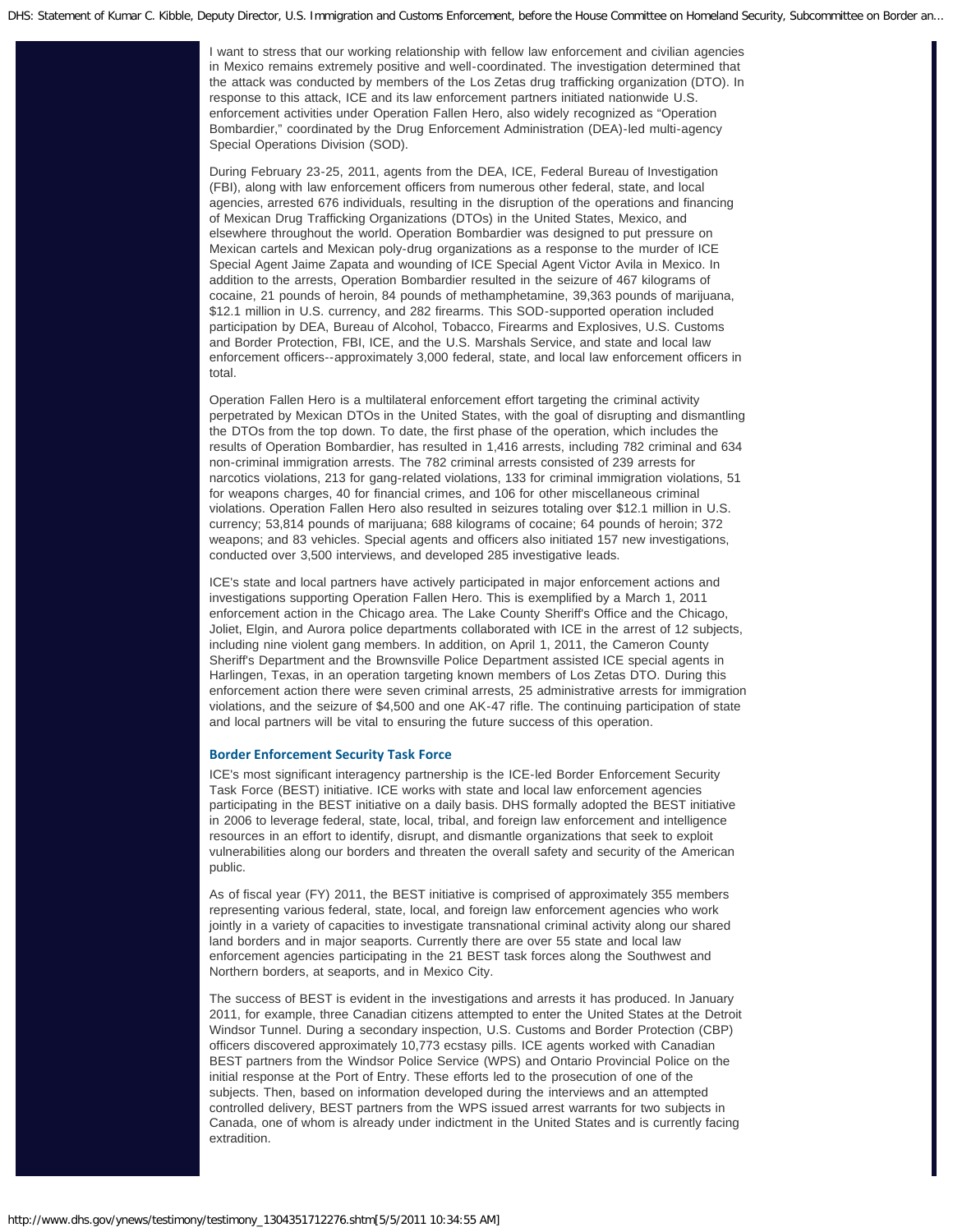### **Transnational Gangs**

Operation Community Shield, an ICE-led anti-gang program, combines ICE's expansive statutory and administrative enforcement authorities with our law enforcement partnerships at all levels. Community Shield increases public safety by combating the growth and proliferation of transnational gangs in communities throughout the United States. ICE conducts targeted enforcement operations using criminal arrest and administrative removal authorities against gang members, thereby disrupting the ability of gangs to operate. In addition, these targeted enforcement operations lead to the development of information critical to the successful prosecution of transnational gang members for conspiracy- and racketeering-related violations.

Through Community Shield, ICE partners with state and local law enforcement agencies in both formal and informal arrangements. ICE currently has seven domestic Operation Community Shield Task Forces, with 48 state and local law enforcement agencies participating. ICE Homeland Security Investigations (HSI) also works with hundreds of state and local law enforcement agencies on a more informal basis. ICE HSI National Gang Unit agents partner with state and local agencies to conduct Operation Community Shield Surge Operations, local gang suppression operations, and by providing mutual assistance on investigations.

Since its inception in 2005, Operation Community Shield has led to the arrest of more than 20,000 gang members and associates, 7,699 of whom had violent criminal histories. In addition, 249 gang leaders have been arrested and 1,646 weapons have been seized.

#### **National Bulk Cash Smuggling Center**

On August 11, 2009, ICE officially launched the National Bulk Cash Smuggling Center (BCSC), a 24/7 investigative support and operations facility co-located with the Law Enforcement Support Center (LESC) in Williston, Vermont. Since its launch, the BCSC has undertaken a full assessment of the bulk cash smuggling threat and has developed a strategic plan to address the problem.

The BCSC utilizes a systematic approach to identify vulnerabilities and disrupt the flow of illicit bulk cash at the Southwest Border and beyond. By analyzing the movement of bulk cash as a systematic process, ICE develops enforcement operations to defeat the various smuggling methodologies currently employed by trafficking organizations, as well as anticipate future tactics. This approach allows us to more efficiently and effectively utilize our interdiction and investigative resources.

To date, the BCSC has initiated 348 investigations, which have resulted in more than 89 arrests and more than 77 seizures. In July and August 2010, ICE Special Agents working in conjunction with state and local law enforcement officers seized more than 4,000 pounds of narcotics stemming from a BCSC investigation into a criminal organization based in New York City and Philadelphia that was responsible for the movement of bulk cash across the Southwest Border. This investigation has resulted in four arrests and the seizure of more than \$3 million in proceeds connected to narcotics. ICE continues to work with its partners in Arizona, Maryland, Texas and New York to identify additional associates of this trafficking organization.

ICE is further cooperating with both foreign and domestic law enforcement partners to disrupt the criminal organizations that are smuggling narcotics into the United States and smuggling bulk cash shipments out. The expanding relationship between ICE's BCSC, the Drug Enforcement Administration's (DEA) El Paso Intelligence Center (EPIC), state and major urban area fusion centers, and the High Intensity Drug Trafficking Areas (HIDTAs) program are a key component of these efforts. In addition ICE'S BCSC is partnering with the National Drug Intelligence Center and the Organized Crime Drug Enforcement Task Force of the Department of Justice to produce a National Bulk Cash Threat Assessment that will provide a clear and comprehensive strategic picture of bulk cash smuggling in the United States.

Recognizing each entity's distinct, but complementary roles, the BCSC is currently coordinating the establishment of the Bulk Cash Smuggling Center Intake & Analysis Section (BCSC I&A) with our law enforcement counterparts at EPIC. The BCSC I&A will function as a single point of contact for state and local law enforcement entities to report bulk currency interdictions and receive immediate real-time analysis and support. In addition, the broader BCSC will focus its expertise in financial investigations on DHS-driven bulk cash smuggling investigations and initiatives to further strengthen the relationship between the two centers.

### **Fraud in the Visa and Labor Certification Process**

ICE's efforts to uphold public safety also include identifying, investigating, and penalizing employers who engage in visa or labor certification fraud. Perpetrators of document and benefit fraud usually receive documents, whether counterfeit or legitimately issued through fraud, that could be used to open bank accounts, enter public buildings and obtain employment. Unchecked, one benefit fraud facilitator can be responsible for hundreds of aliens obtaining benefits and jobs to which they are not legally entitled. Since the start of FY 2009, ICE has initiated 694 cases involving the H and L non-immigrant employment based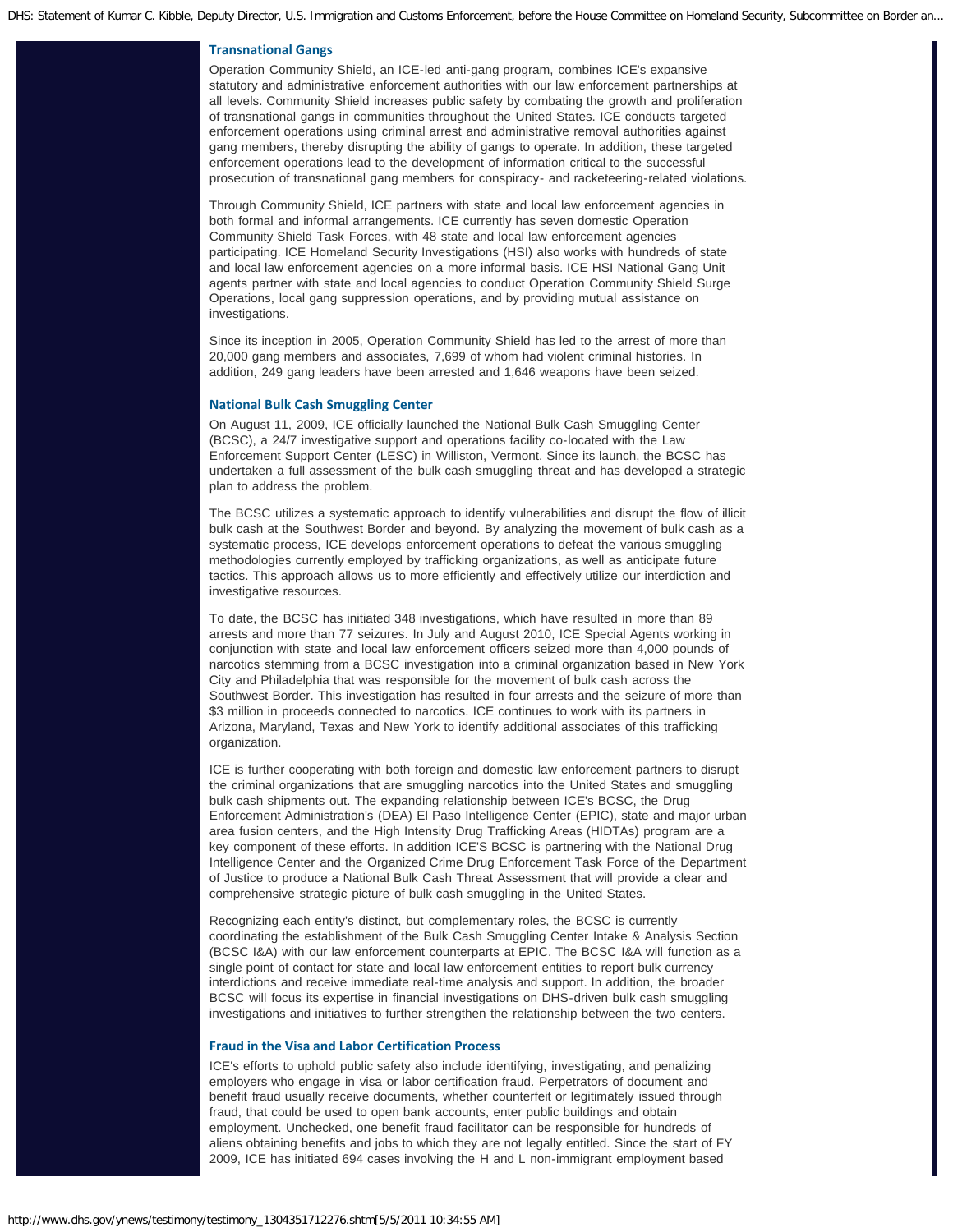visa categories, made 106 criminal arrests and 190 administrative arrests, obtained 116 convictions, and seized a total of \$14,083,080.

In one recent case conducted by ICE in Norfolk, Virginia, agents targeted a vast interstate criminal organization with international ties involved in the production and distribution of fraudulent immigration and identification documents. While Operation Phalanx initially focused on the organization's activities in the Norfolk area, agents ultimately uncovered definitive links to several other cells located in Tennessee, Kentucky, Arkansas, Rhode Island, Missouri, Connecticut, Massachusetts, Ohio, Indiana, and North Carolina.

Over the course of the investigation, with the considerable support of the Virginia State Police, Chesterfield County (VA) Police Department, and the Little Rock (AR) Police Department, ICE determined that the Fraudulent Document Organization (FDO) structured its operations through an intricate business-type model. Agents determined that the command and control apparatus of the organization was based in Mexico and that it maintained strict control over the pricing and quality of the documents being produced by each cell.

In November 2010, ICE coordinated the nationwide simultaneous takedown of the FDO. As a result, 17 HSI offices executed a total of 18 search warrants, arrested 25 members of the FDO based on criminal charges presented in the indictment, arrested six additional individuals via criminal complaint, and arrested 36 individuals for administrative immigration violations. To date, 10 of the 27 defendants being prosecuted in the Eastern District of Virginia have pled guilty. Eight have pled guilty to violations of Title 18 USC 1028(f), Conspiracy to Produce and Distribute Counterfeit Identity Documents; two have pled guilty to violations of Title 18 USC 1962(d), Racketeering and Title 18 USC 1956(h), Money Laundering. The remaining four defendants are pending prosecution in other Federal judicial districts for charges deemed outside of the Operation Phalanx conspiracy.

### **Use of Forfeited Proceeds**

ICE uses asset forfeiture to disrupt and dismantle criminal organizations and to support law enforcement operations through the sharing of assets with state, local and international law enforcement.

Equitable sharing allows ICE to provide a portion of forfeited proceeds to agencies that directly participated in ICE forfeiture, and serves to encourage further cooperation between the recipient agency and ICE. The amount shared must reflect the degree of direct participation of the law enforcement agency in the investigation resulting in the forfeiture. All property shared with a participating agency, and any income generated by this property, must be used for law enforcement purposes. In FY 2010 ICE shared \$99,051,318 with its law enforcement partners.

### **Joint Operations/State and Local Overtime**

The Joint Operations/State and Local Overtime (SLOT) program allows the Treasury Forfeiture Fund (TFF) to reimburse state and local agencies up to \$15,000 for overtime paid per officer (annually) for joint investigations and operations with ICE. These funds allow ICE to draw on the knowledge and experience of local, county, and state law enforcement officers to act as a force multiplier. Currently, more than 900 agencies participate in the ICE Joint Operations/SLOT program. In FY 2010, the SLOT program paid out \$6,299,000.

# **Partnerships to Improve Public Safety**

### **Office of State, Local, and Tribal Coordination**

ICE has formed the Office of State, Local, and Tribal Coordination (OSLTC) to build and improve relationships, coordinate activities and provide support to state, local, and tribal law enforcement agencies. The ICE Agreements of Cooperation in Communities to Enhance Safety and Security (ICE ACCESS) program was developed to promote the various programs or tools that ICE offers to assist state, local, and tribal law enforcement agencies.

ICE has made great strides in FY 2011 to sustain and expand its outreach efforts to strengthen and build relationships with state and local officials and law enforcement agencies to enhance public safety. In this fiscal year alone, ICE OSLTC has participated in more than 100 meetings and conferences with state, local, and tribal government law enforcement organizations.

An example of ICE's recent outreach efforts is the ICE *Tool Kit for Prosecutors*. This resource was developed to help prosecutors navigate situations where important witnesses, victims, or defendants may face removal because they are illegally present in the United States. ICE is committed to supporting the efforts of prosecutors to bring criminals to justice. The ICE *Tool Kit for Prosecutors* is being distributed through our HSI Special Agent in Charge Offices, Enforcement and Removal Operations (ERO) Field Offices, and Offices of the Chief Counsel. Our prosecutorial partners are encouraged to engage ICE officers, special agents, and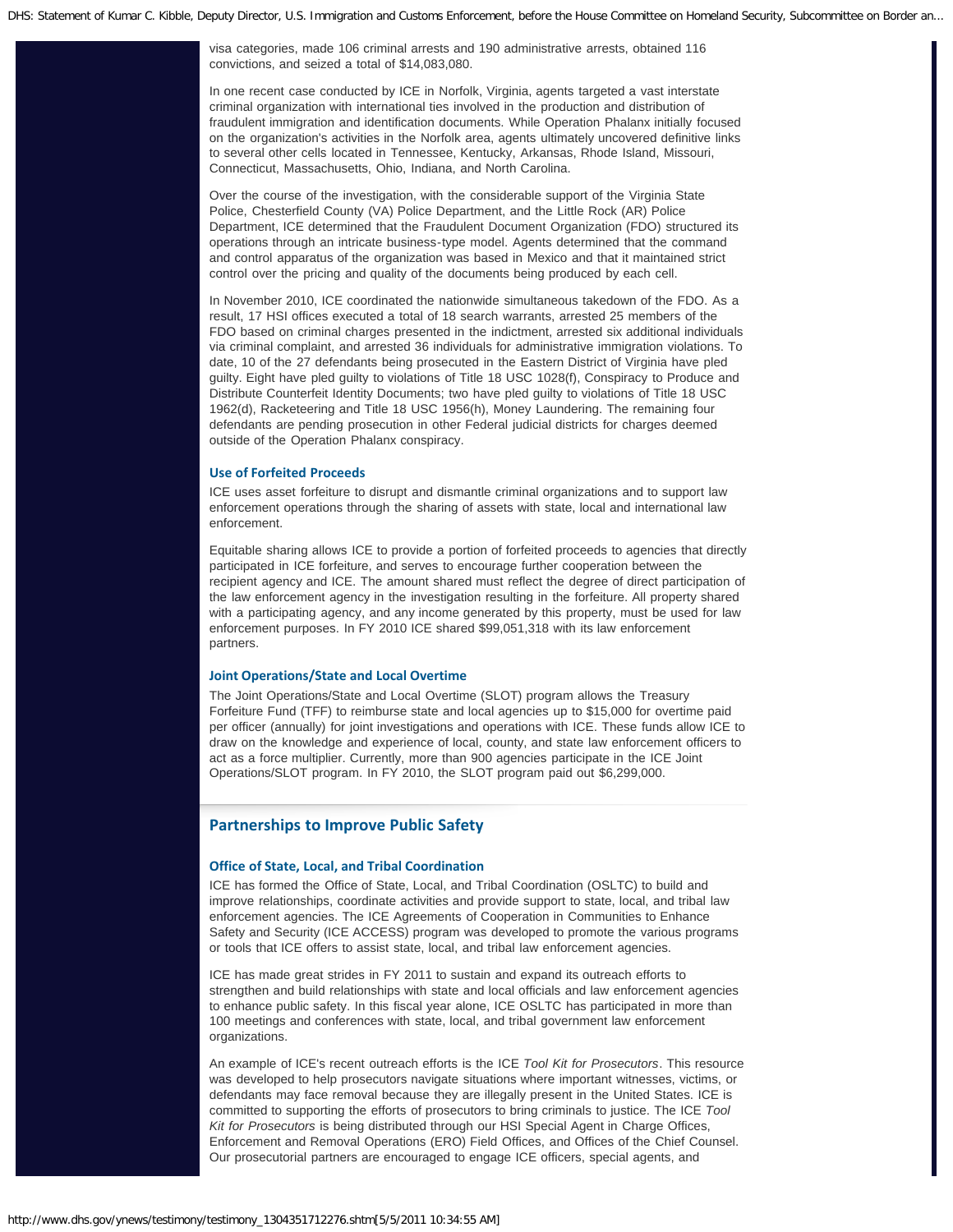attorneys as well as seek their assistance and expertise.

### **Law Enforcement Information Sharing Service**

DHS has also expanded its partnership with state, local, and tribal law enforcement through the Law Enforcement Information Sharing (LEIS) Service. LEIS is a web-based data exchange platform, hosted by DHS, that supports state and urban area fusion centers and law enforcement agencies at all levels to rapidly share and access data related to criminal and national security investigations. The automated LEIS Service offers a more efficient system for requesting and sharing investigative information, helping investigators to more quickly identify patterns, connections and relationships between individuals and criminal organizations. Approximately 26.7 million plus records from DHS data sources are available for sharing with LEIS Service users. The service has been successfully deployed on a regional basis in San Diego, Los Angeles, Seattle, Arizona, and Texas.

### **Cooperative Immigration-Related Programs**

ICE also receives cooperation from state and local partners in various aspects of immigration enforcement. This cooperation has enabled ICE to increase the number of convicted criminal removals.

First, through the Secure Communities program, when state and local law enforcement agencies make an arrest and book a subject into custody, the fingerprints they submit to the Federal Bureau of Investigation's (FBI) Integrated Automated Fingerprint Identification System (IAFIS) are checked against the biometrics-based immigration and law enforcement records in DHS' Automated Biometric Identification System. If the fingerprints match those of someone in DHS's biometric system, the system automatically sends this information to ICE's LESC, where officers research and determine the individual's status. The LESC then forwards the status information to the ICE field office, which determines appropriate enforcement action.

Second, ICE's Criminal Alien Program (CAP) ensures that those criminal aliens identified in jails and prisons are placed into removal proceedings or otherwise processed for immediate removal from the United States. Enforcement and Removal Operations (ERO) officers and agents assigned to CAP in federal, state and local prisons and jails throughout the country screen inmates and place detainers on criminal aliens to process them for removal before they are released to the general public.

Third, the 287(g) Program allows a state or local law enforcement entity to enter into a partnership with ICE under a joint Memorandum of Agreement (MOA) which authorizes them to perform certain immigration functions otherwise reserved for federal officials. In 2009, ICE fundamentally reformed the 287(g) Program, renegotiated and issued a standardized MOA, strengthening public safety and ensuring consistency in immigration enforcement across the country by prioritizing the arrest and detention of criminal aliens. ICE now requires 287(g) officers to maintain comprehensive alien arrest, detention, and removal data in order to ensure operations focused on criminal aliens, who pose the greatest risk to public safety and community. ICE also strengthened the 287(g) basic training course and created a refresher training course, providing detailed instruction on the terms of the new MOA and the responsibilities of a 287(g) officer.

Fourth, ICE works with local jurisdictions through direct government-to-government agreements known as intergovernmental service agreements (IGSAs), under which local jurisdictions detain and provide services to ICE's civil detainee population while ICE works to process their removals. Cooperation with local partners under IGSAs allows ICE efficient and flexible use of available detention space around the United States to meet ICE enforcement needs. ICE is able to ensure high standards for detainee care and detainee access to services by working with local governments.

# **Conclusion**

I thank the Committee for its support of ICE and our law enforcement mission.

Your support is vital to our work. Your continued interest in and oversight of our actions is important to the men and women at ICE, who work each day to ensure the safety and security of the United States. I would be pleased to answer any questions you have at this time.

*This page was last reviewed/modified on May 3, 2011.*

**I Want to** [File a Travel Complaint](http://www.dhs.gov/files/programs/gc_1169673653081.shtm) **Featured Components** [Customs and Border Protection \(CBP\)](http://cbp.gov/) **Information For [Travelers](http://www.dhs.gov/files/travelers.shtm)** 

**Making Connections** [The Blog @ Homeland Security](http://blog.dhs.gov/)